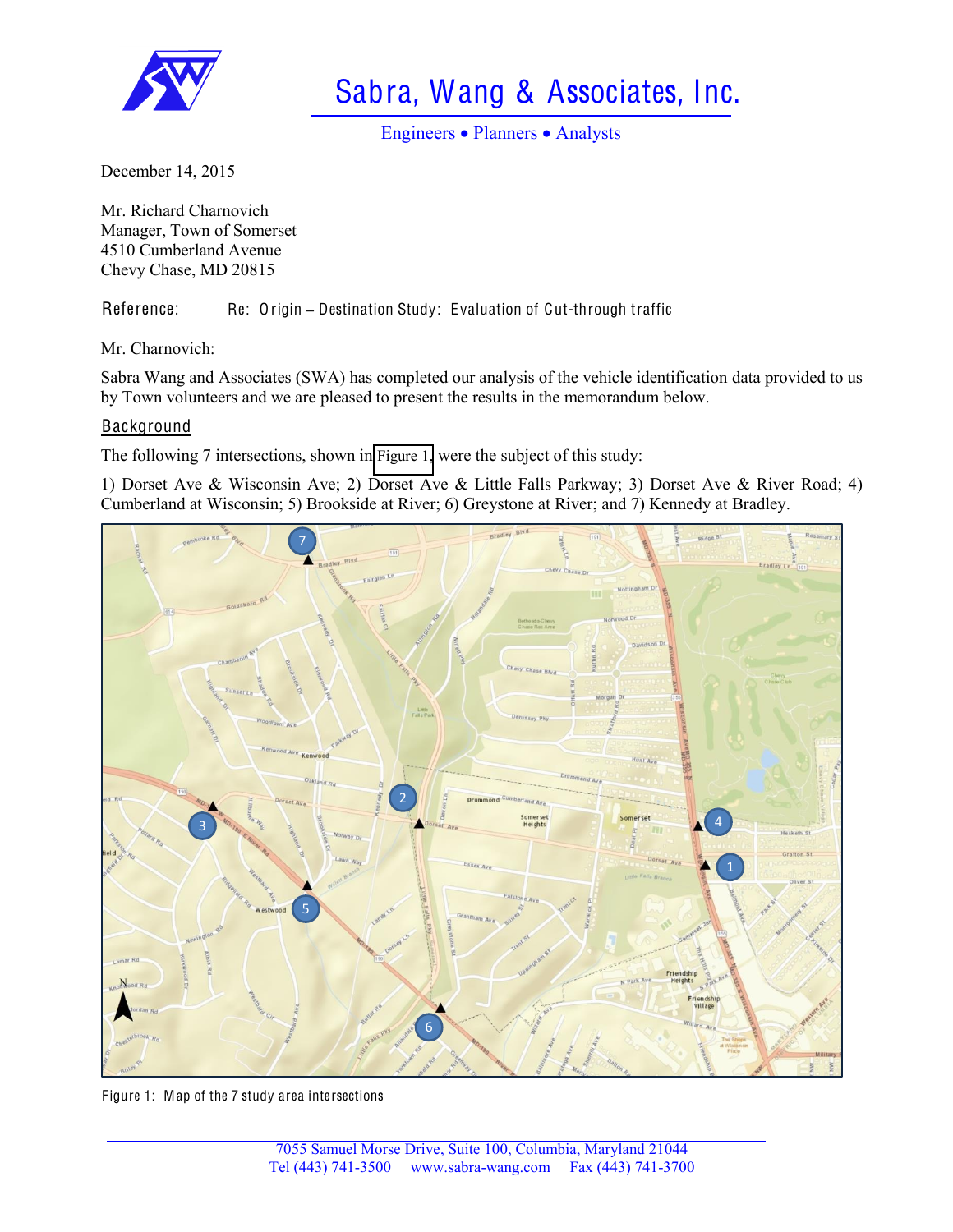# Origin Destination and Volume Analysis

From the data collected, SWA compiled overall entering traffic information at select intersections for a 2-hour time period in the AM and PM commuting hours. From this data set, we determined the number of entering vehicles that exited at select intersections that would correlate with cut-through traffic. Our results are shown both in tabular format, and also graphically in the accompanying maps – all which can be found at the end of the memorandum.

The following are the general analysis parameters:

- 1. Intersections 1 through 6 were analyzed as potential cut through <sup>e</sup>ntry points. Intersection #7 (Kennedy at Bradley) was presumed to be an *exit only* point for cut-through traffic.
- 2. All intersections were tested as potential cut-through *exit* points.
- 3. Cut through traffic was analyzed over 2 consecutive hours in the AM and PM peak commuting periods  $7 - 9$  AM and 4- 6 PM.
- 4. Vehicles that entered one intersection and exited another *in twenty minutes or less*, were considered cut-through traffic.
- 5. The entering traffic Dorset Road in both Somerset and Kenwood matched historical SHA traffic data very closely, indicating no recent growth in traffic volume along Dorset.
- 6. The following cut-through scenarios were tested:
	- a. Vehicles Entering Dorset from Wisconsin and exiting at:
		- i. Dorset Ave & Little Falls
		- ii. Kennedy Dr & Bradley Blvd
		- iii. Dorset Ave & River Rd
		- iv. Brookside Dr & River Rd
		- v. Greystone St & River Rd
	- b. Vehicles Entering Cumberland from Wisconsin and exiting at:
		- i. Dorset Ave & Little Falls
		- ii. Kennedy Dr & Bradley Blvd
		- iii. Dorset Ave & River Rd
		- iv. Brookside Dr & River Rd
		- v. Greystone St & River Rd
	- c. Vehicles Entering Dorset (into Somerset) from Little Falls and exiting at:
		- i. Cumberland Ave & Wisconsin Ave
		- ii. Dorset Ave & Wisconsin Ave
	- d. Vehicles Entering Dorset (into Kenwood) from Little Falls and exiting at:
		- i. Dorset Ave & River Rd
		- ii. Brookside Dr & River Rd
	- e. Vehicles Entering Dorset from River Road and exiting at:
		- i. Dorset Ave & Little Falls Pkwy
		- ii. Cumberland Ave & Wisconsin Ave
		- iii. Dorset Ave & Wisconsin Ave
	- f. Vehicles Entering Brookside Drive from River Road and exiting at: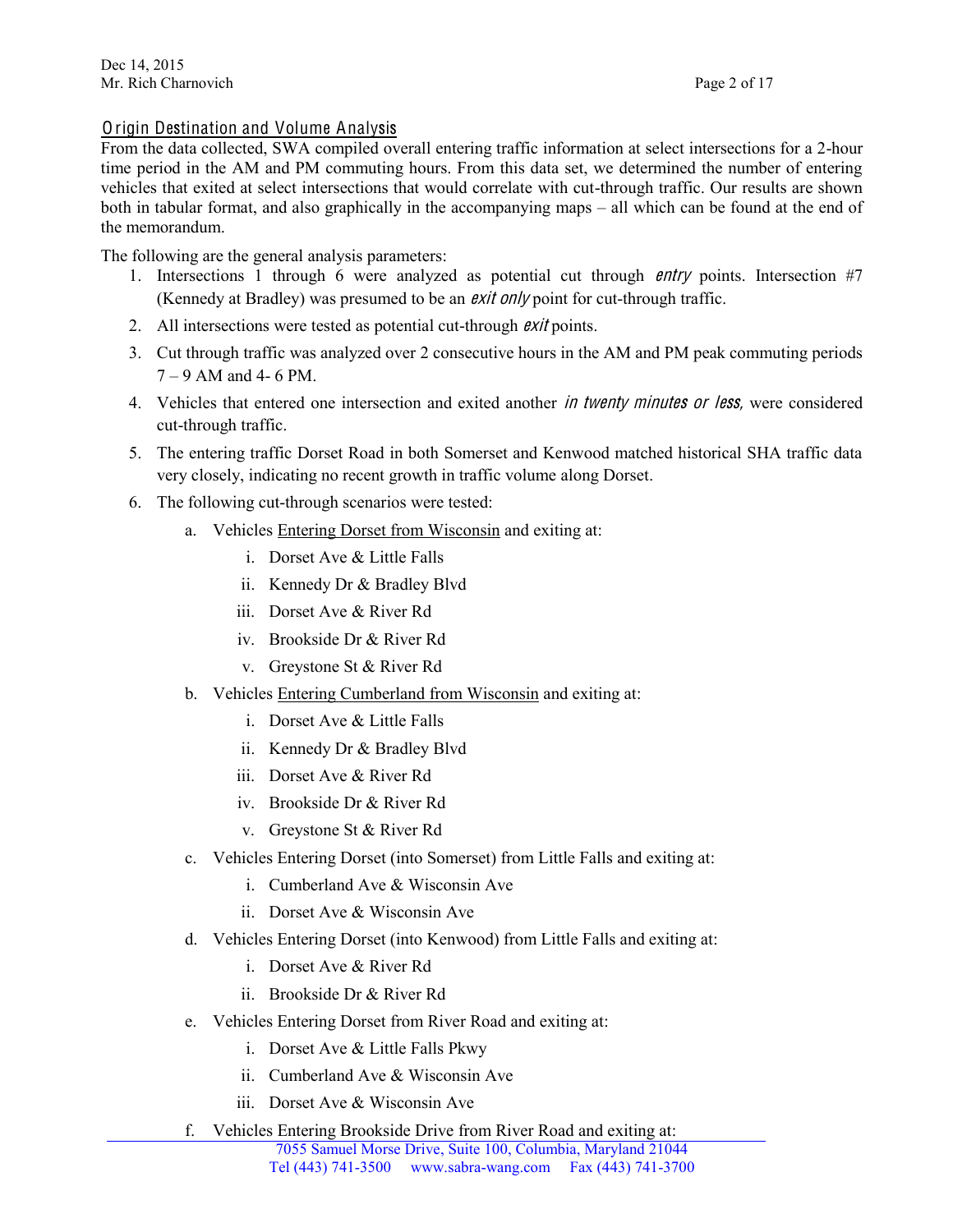- i. Dorset Ave & Little Falls Pkwy
- ii. Kennedy Dr & Bradley Blvd
- iii. Cumberland Ave & Wisconsin Ave
- iv. Dorset Ave & Wisconsin Ave
- g. Vehicles Entering Greystone Street from River Road and exiting at:
	- i. Cumberland Ave & Wisconsin Ave
	- ii. Dorset Ave & Wisconsin Ave

# Conclusions:

Based on the analysis of the vehicle data, we have formulated the following conclusions:

- The majority of traffic entering Somerset and entering Kenwood is not cut-through traffic.
- 2. About ¼ of the traffic entering Somerset from the intersection of Dorset and Wisconsin represents cutthrough traffic.
	- a. Of the traffic entering Somerset from the intersection of Dorset and Wisconsin, about 3% and 8% (in the AM and PM, respectively) cut through both Somerset and Kenwood to get to River.
- 3. Greystone/Warwick is generally not used as a cut-through between Wisconsin and River.
- 4. Cumberland sees much less incoming traffic and less cut-through traffic than Dorset, though it does see some cut-through traffic to Little Falls.
- 5. Despite having turn restrictions in the commuting peak periods at Dorset and River, 60 vehicles and 40 vehicles still enter into Kenwood from River during this time; of these about 30% and 20%, respectively cut through to Little Falls.
	- a. Very little of this traffic cuts through *all the way* to Wisconsin.
- 6. About 30% of the traffic entering Brookside cuts through to Little Falls. A small percentage cuts through all the way to Wisconsin Ave.
	- a. About 3% of entering traffic cuts through to Bradley, via Kennedy.
- 7. The overall traffic volumes are generally low on the major cut-through routes and are consistent with traffic counts conducted by SHA in November  $2012<sup>1</sup>$ , indicating that the traffic has not increased in the past 3 years.

In general, while cut-through traffic exists, the majority of traffic entering Somerset (or Kenwood) appears to be residents – and not cut-through traffic.

Sincerely, SABRA, WANG & ASSOCIATES, INC.

Sincerely,

l

Bryon J. White, P.E., PTOE Project Manager

<sup>1</sup> SHA data for the AM and PM peak period showed 200 and 280 vehicles, respectively, entering Dorset from Wisconsin. This is comparable to the 206 and 276 vehicles counted by the Town's volunteers.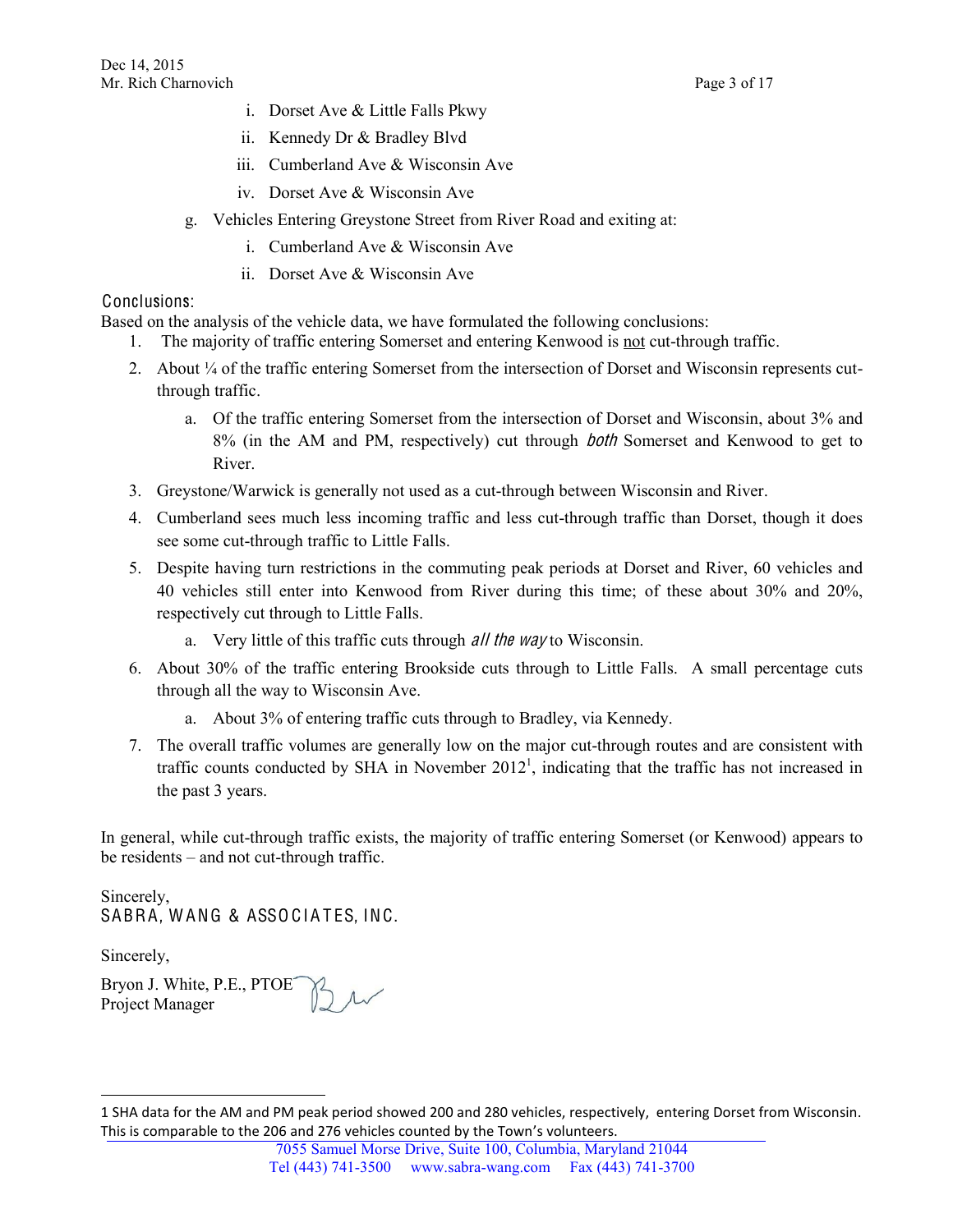| Table 1: Traffic Originating at Dorset & Wisconsin and cutting through |  |
|------------------------------------------------------------------------|--|
|------------------------------------------------------------------------|--|

| <b>Origin: Dorset Avenue &amp; Wisconsin Avenue</b> |                                    | <b>AM</b> |       | <b>PM</b> |       |
|-----------------------------------------------------|------------------------------------|-----------|-------|-----------|-------|
|                                                     | number of vehicles entering        | 206       |       | 276       |       |
| exiting<br>히<br>number<br>vehicles                  | Dorset Ave & Little Falls          | 46        | 22.3% | 74        | 26.8% |
|                                                     | Kennedy Dr & Bradley Blvd          |           | 0.5%  |           | 0.0%  |
|                                                     | Dorset Ave & River Rd (in Kenwood) |           | 3.4%  | 23        | 8.3%  |
|                                                     | Brookside Dr & River Rd            |           | 0.5%  |           | 0.0%  |
|                                                     | Greystone St & River Rd            |           | 1.0%  |           | 1.1%  |

Table 2: T raffic Originating at Cumberland & Wisconsin and cutting through

| <b>Origin: Cumberland Avenue &amp; Wisconsin Avenue</b> |                                    |    | AM    | <b>PM</b> |      |
|---------------------------------------------------------|------------------------------------|----|-------|-----------|------|
|                                                         | number of vehicles entering        | 87 |       | 50        |      |
| exiting<br>る<br>number<br>vehicles                      | Dorset Ave & Little Falls Pkwy     | 16 | 18.4% |           | 8.0% |
|                                                         | Greystone St & River Rd            |    | 3.4%  |           | 0.0% |
|                                                         | Kennedy Dr & Bradley Blvd          |    | 3.4%  |           | 0.0% |
|                                                         | Dorset Ave & River Rd (in Kenwood) |    | 8.0%  |           | 0.0% |
|                                                         | Brookside Dr & River Rd            |    | 1.1%  |           | 0.0% |

## Table 3: Traffic Originating at Dorset & Little Falls and cutting through into Somerset

| <b>Origin: Dorset Ave &amp; Little Falls Pkwy (into Somerset)</b> |                                        | ΑМ  |       | <b>PM</b> |       |
|-------------------------------------------------------------------|----------------------------------------|-----|-------|-----------|-------|
|                                                                   | number of vehicles entering (Somerset) | 444 |       | 337       |       |
|                                                                   | Cumberland Ave & Wisconsin Ave         |     | 0.2%  |           | 0.0%  |
| $\mathbf{G}$                                                      | Dorset Ave & Wisconsin Ave             | 76  | 17.1% | 92        | 27.3% |

#### Table 4: Traffic Originating at Dorset & Little Falls and cutting through into Kenwood

| Origin: Dorset Ave & Little Falls Pkwy) |                                        | AM |       | <b>PM</b> |       |
|-----------------------------------------|----------------------------------------|----|-------|-----------|-------|
|                                         | number of vehicles entering (Kenwood), | 96 |       | 109       |       |
| စိ<br><b>usquu</b><br>$\overline{a}$    | Dorset Ave & River Rd                  | 25 | 26.0% | 30        | 27.5% |

#### Table 5: T raffic Originating at Dorset & River and cutting through

| Origin: Dorset Avenue & River Road (in Kenwood) |                                | АM |       | <b>PM</b> |       |
|-------------------------------------------------|--------------------------------|----|-------|-----------|-------|
|                                                 | number of vehicles entering    | 58 |       | 41        |       |
|                                                 | Dorset Ave & Little Falls Pkwy | 19 | 32.8% | q         | 22.0% |
| res<br>اقتصاد<br>اقتصاد                         | Cumberland Ave & Wisconsin Ave | 0  | 0.0%  |           | 0.0%  |
| 들 중                                             | Dorset Ave & Wisconsin Ave     |    | 5.2%  |           | 2.4%  |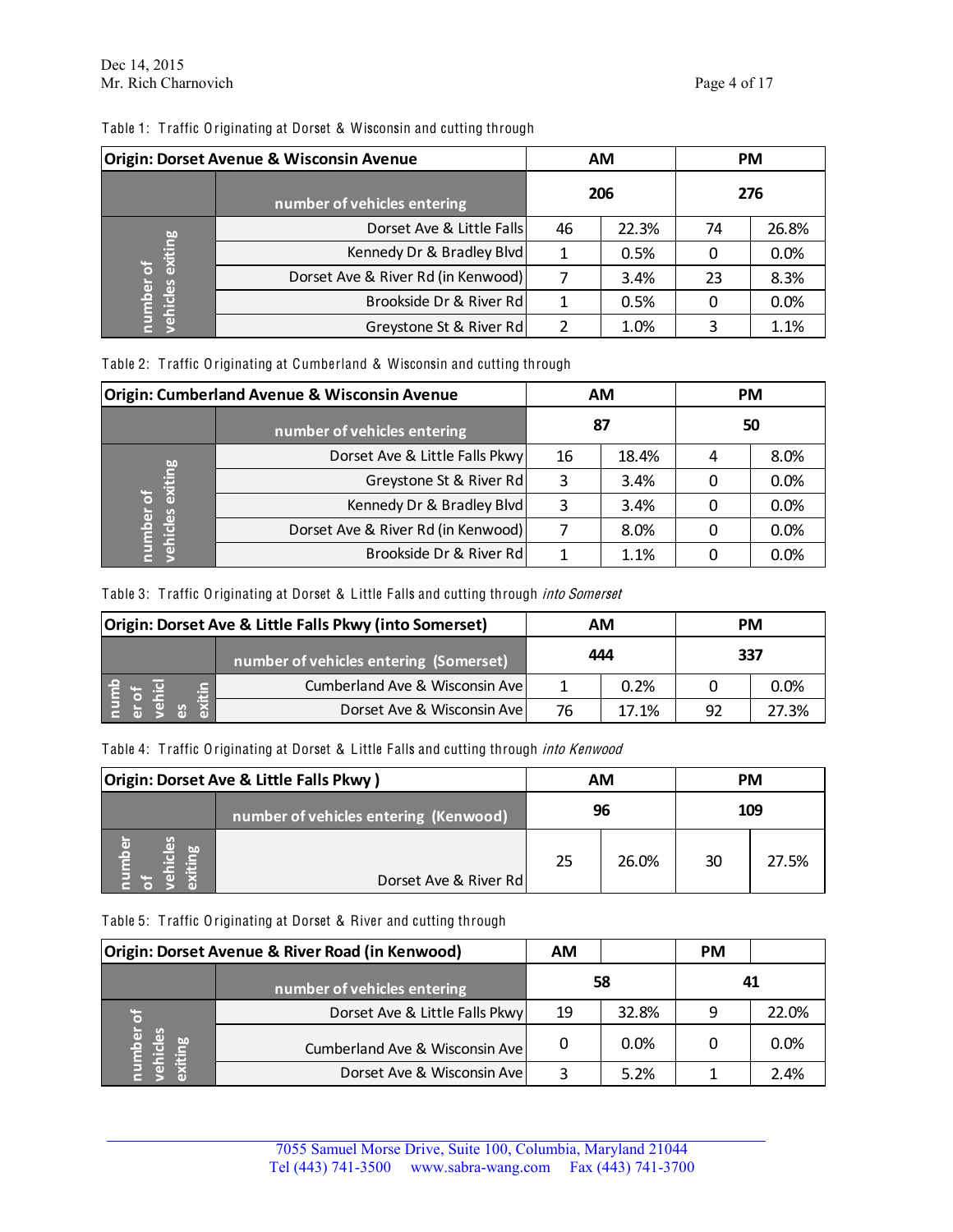| Origin: Brookside Drive & River Road |                                | <b>AM</b> |       | <b>PM</b> |       |
|--------------------------------------|--------------------------------|-----------|-------|-----------|-------|
|                                      | number of vehicles entering    | 244       |       | 248       |       |
| exiting<br>number<br>vehicles        | Dorset Ave & Little Falls Pkwy | 74        | 30.3% | 76        | 30.6% |
|                                      | Kennedy Dr & Bradley Blvd      | q         | 3.7%  |           | 3.6%  |
|                                      | Cumberland Ave & Wisconsin Ave | 0         | 0.0%  |           | 0.0%  |
|                                      | Dorset Ave & Wisconsin Ave     | 9         | 3.7%  | 18        | 7.3%  |

## Table 6: T raffic Originating at Brookside & River and cutting through

Table 7: T raffic Originating at Greystone & River and cutting through

| <b>Origin: Greystone Street &amp; River Road</b> |                                | АM |      | <b>PM</b> |      |
|--------------------------------------------------|--------------------------------|----|------|-----------|------|
|                                                  | number of vehicles entering    | 72 |      | 108       |      |
| ပိ<br>lequ<br>$\mathbf{g}$                       | Cumberland Ave & Wisconsin Ave |    | 0.0% |           | 0.0% |
|                                                  | Dorset Ave & Wisconsin Ave     |    | 2.8% |           | 5.6% |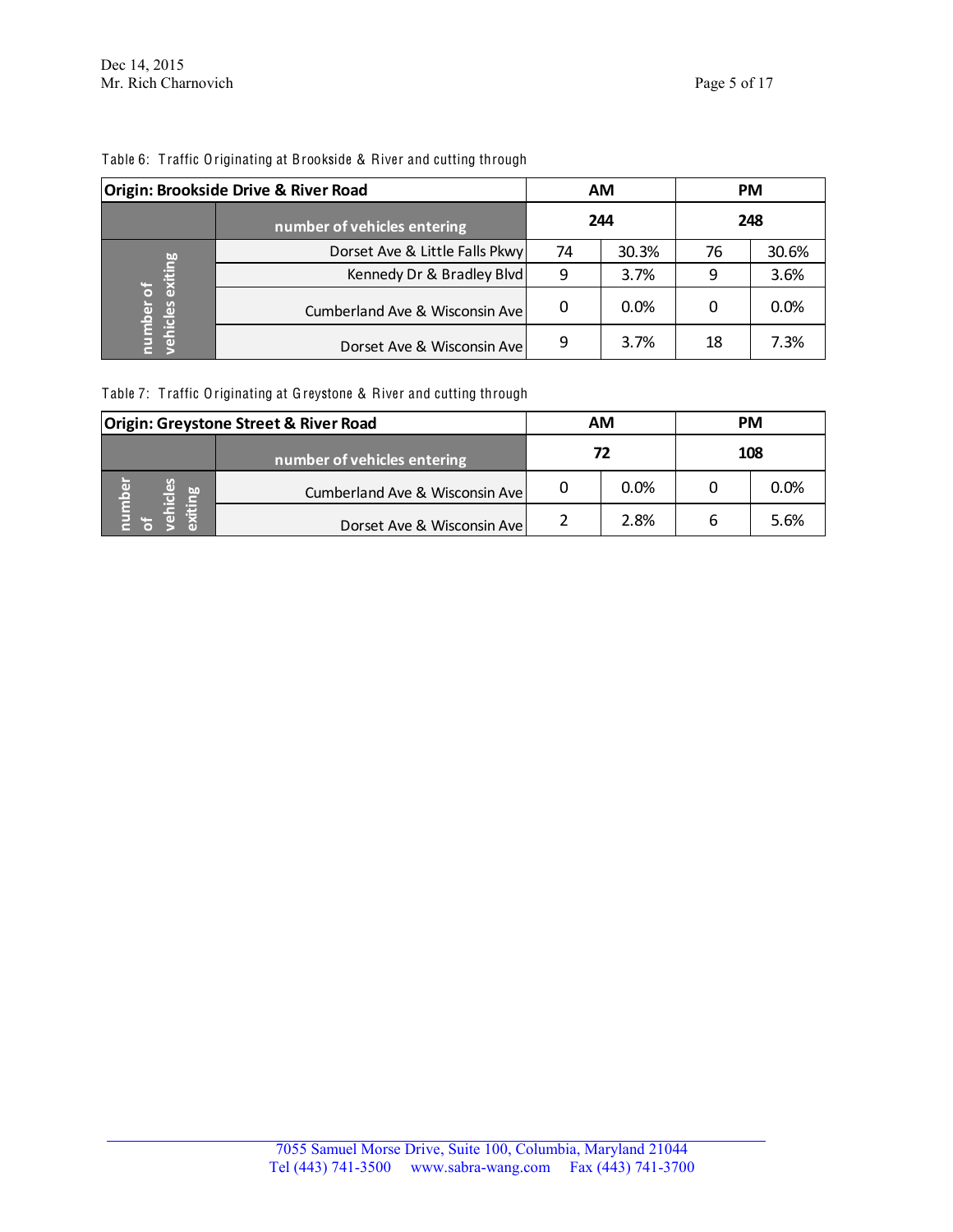

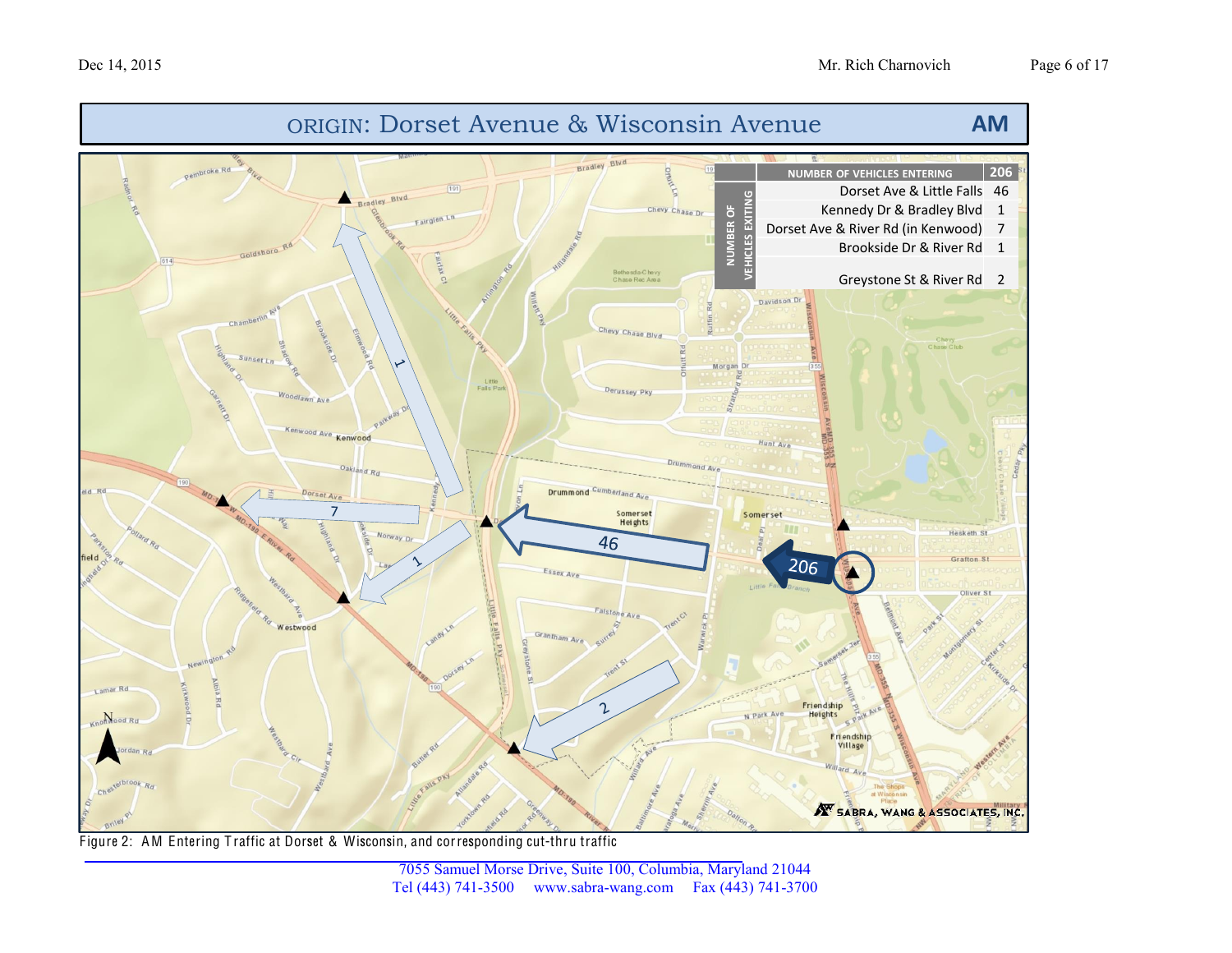

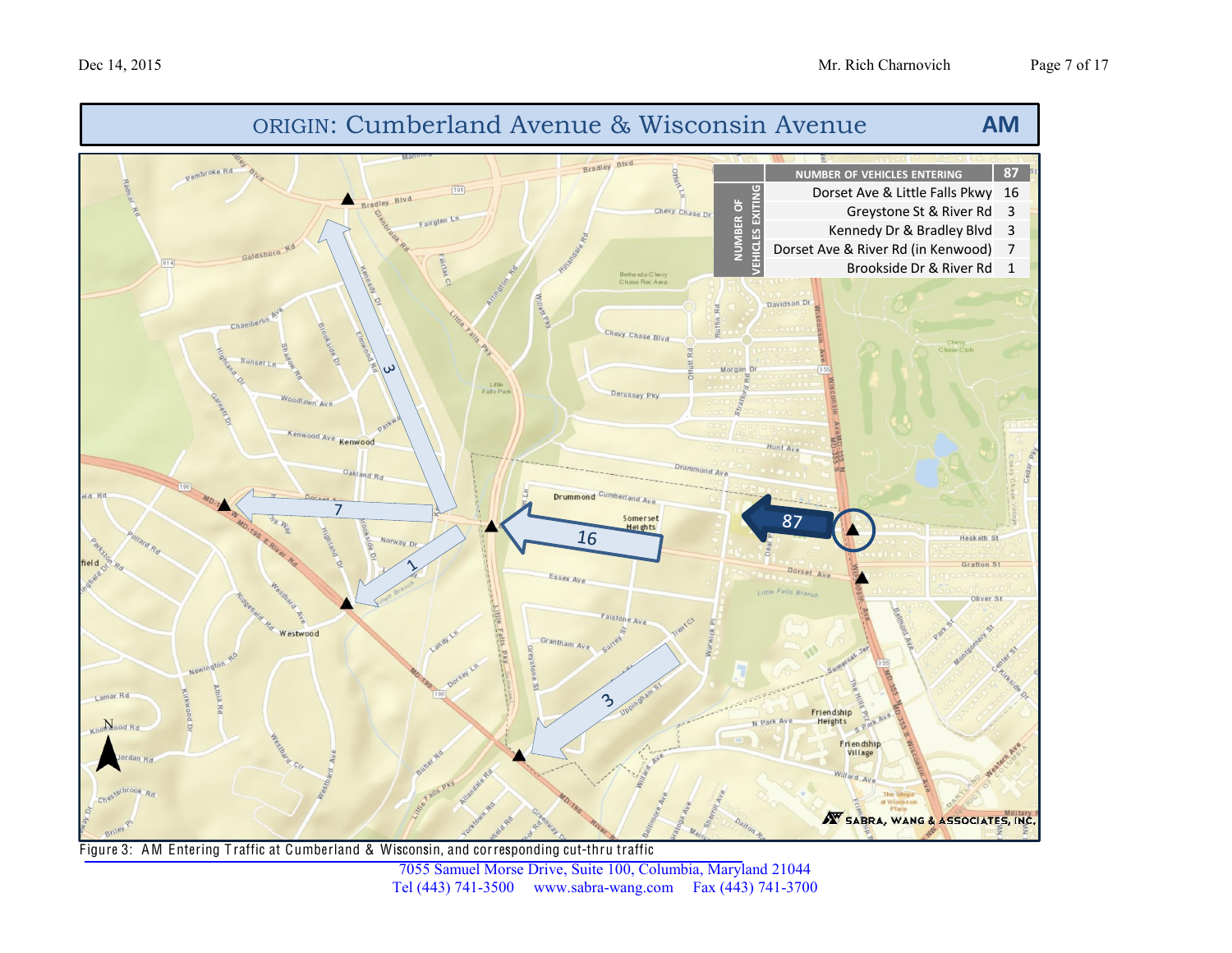

Figure 4: AM Entering Traffic at Dorset & Little Falls, and corresponding cut-thru traffic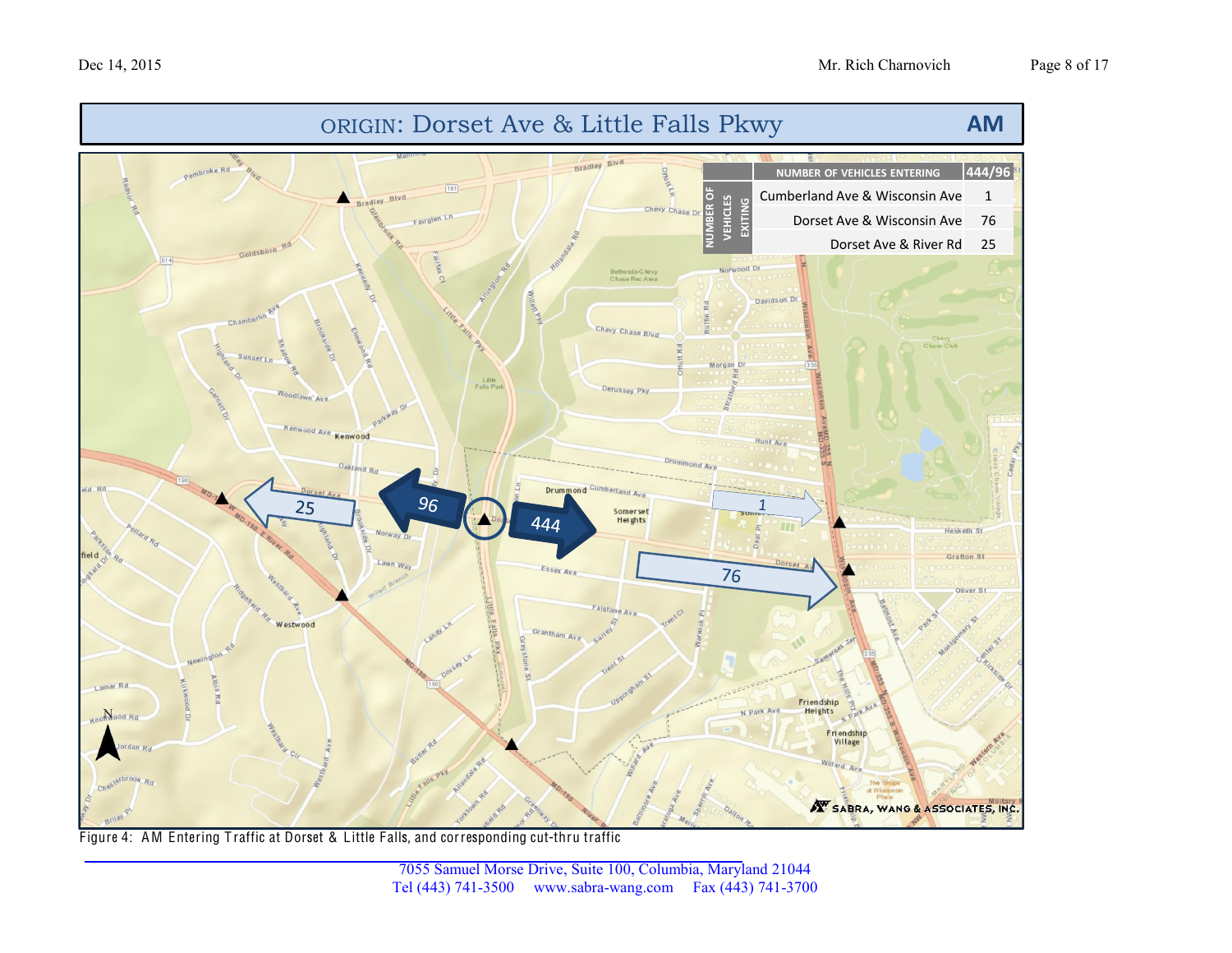

Figure 5: AM Entering Traffic at Dorset & River, and corresponding cut-thru traffic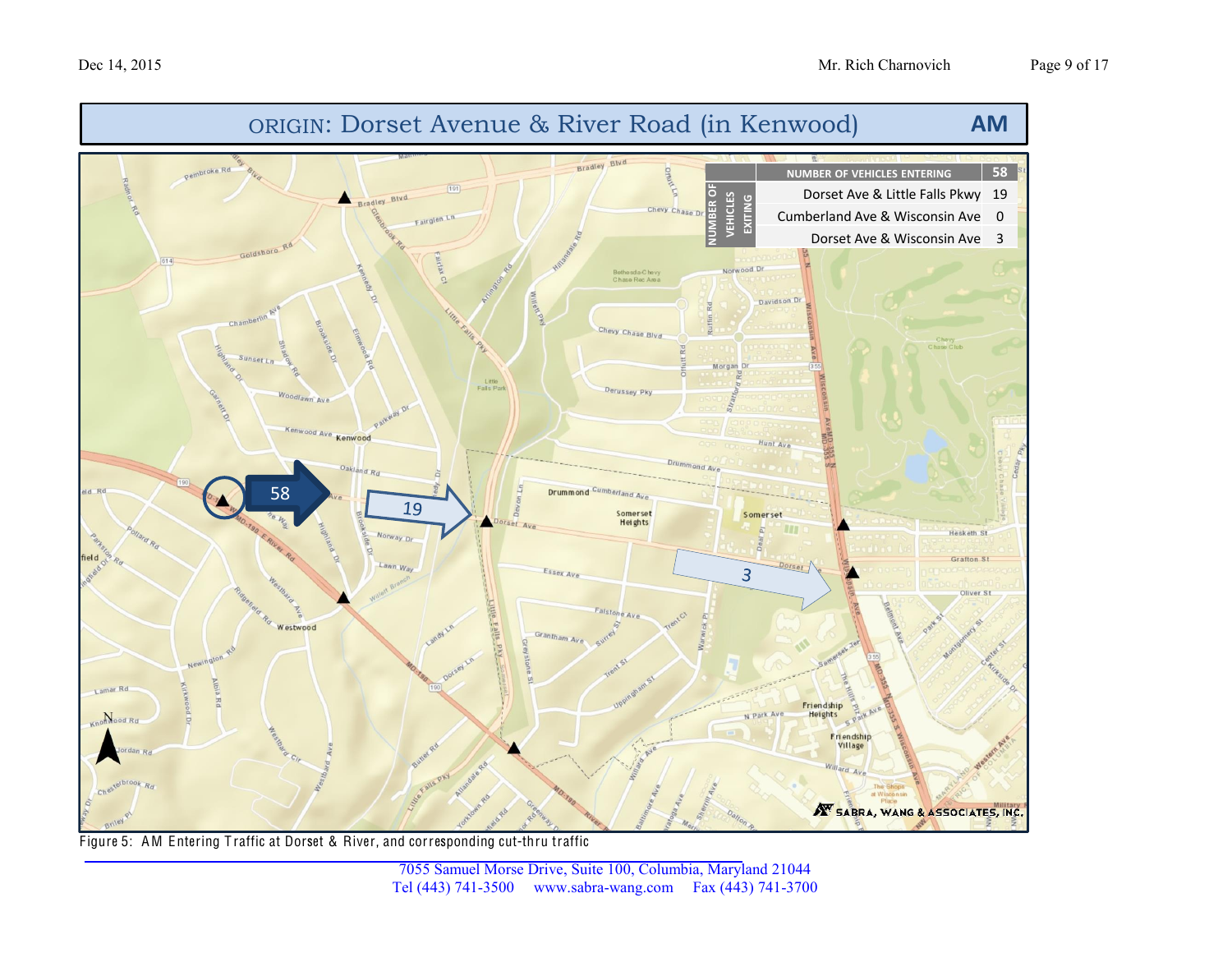



Figure 6: AM Entering Traffic at River & Brookside, and corresponding cut-thru traffic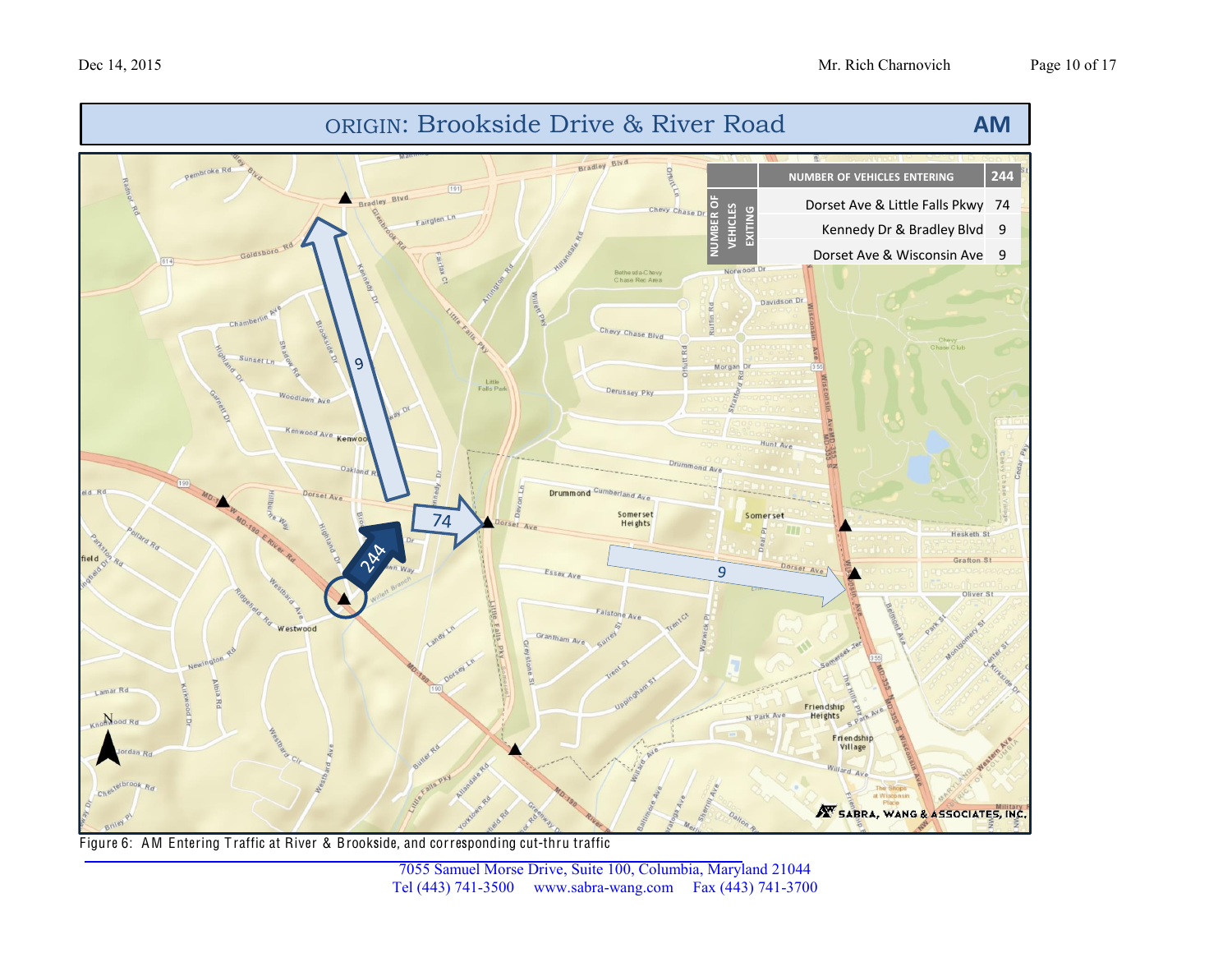

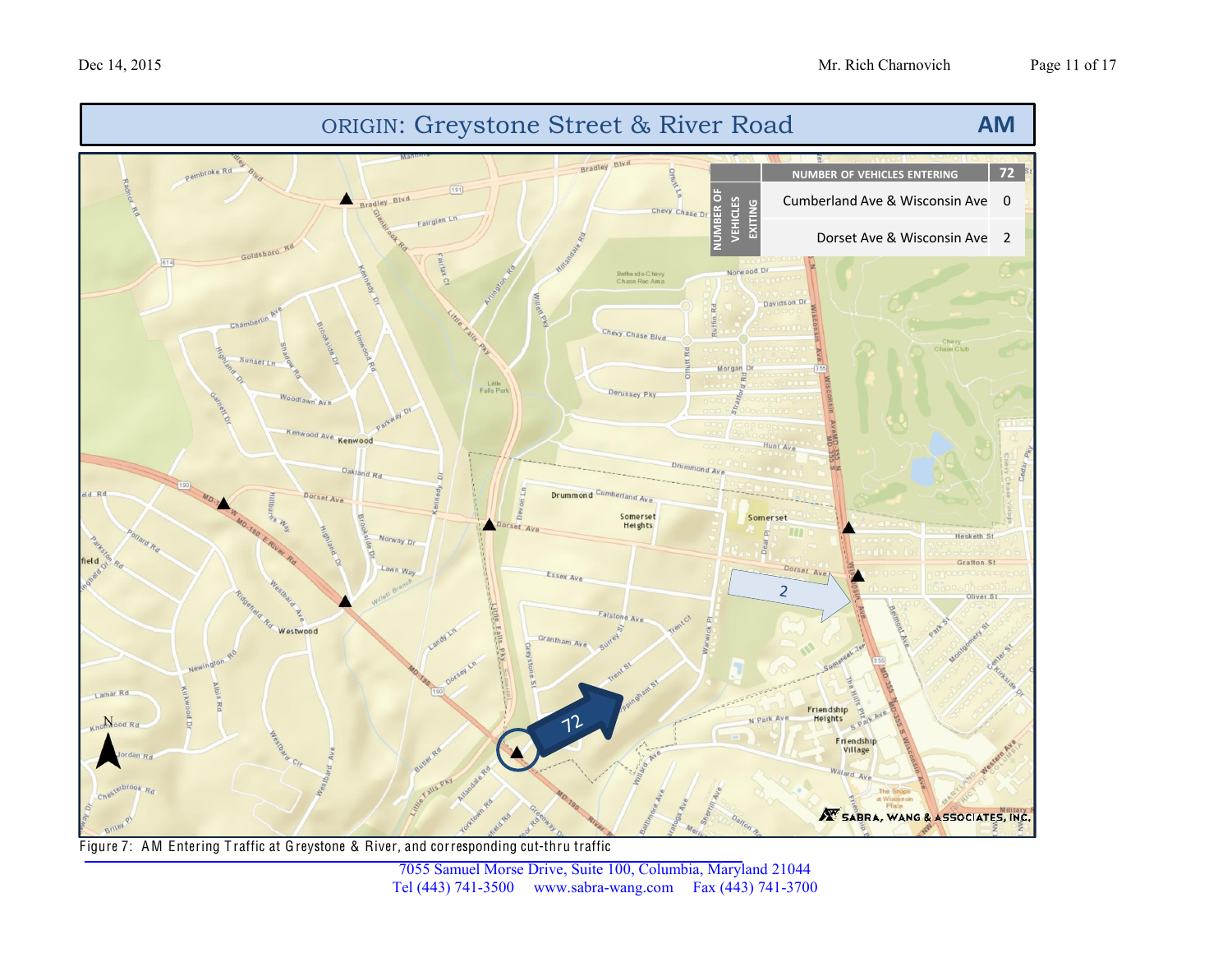

Figure 8: PM Entering Traffic at Dorset & Wisconsin, and corresponding cut-thru traffic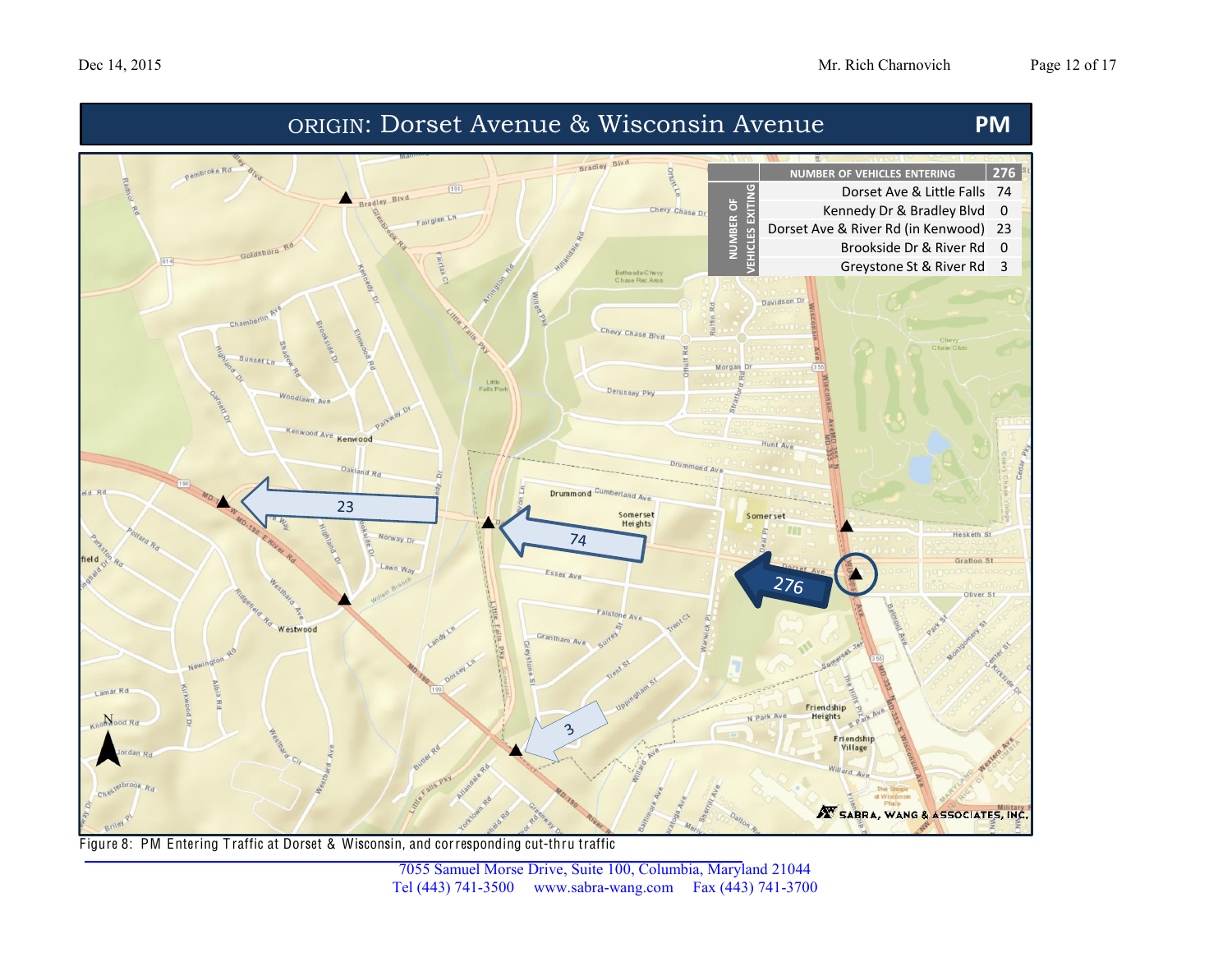

Figure 9: PM Entering Traffic at Cumberland & Wisconsin, and corresponding cut-thru traffic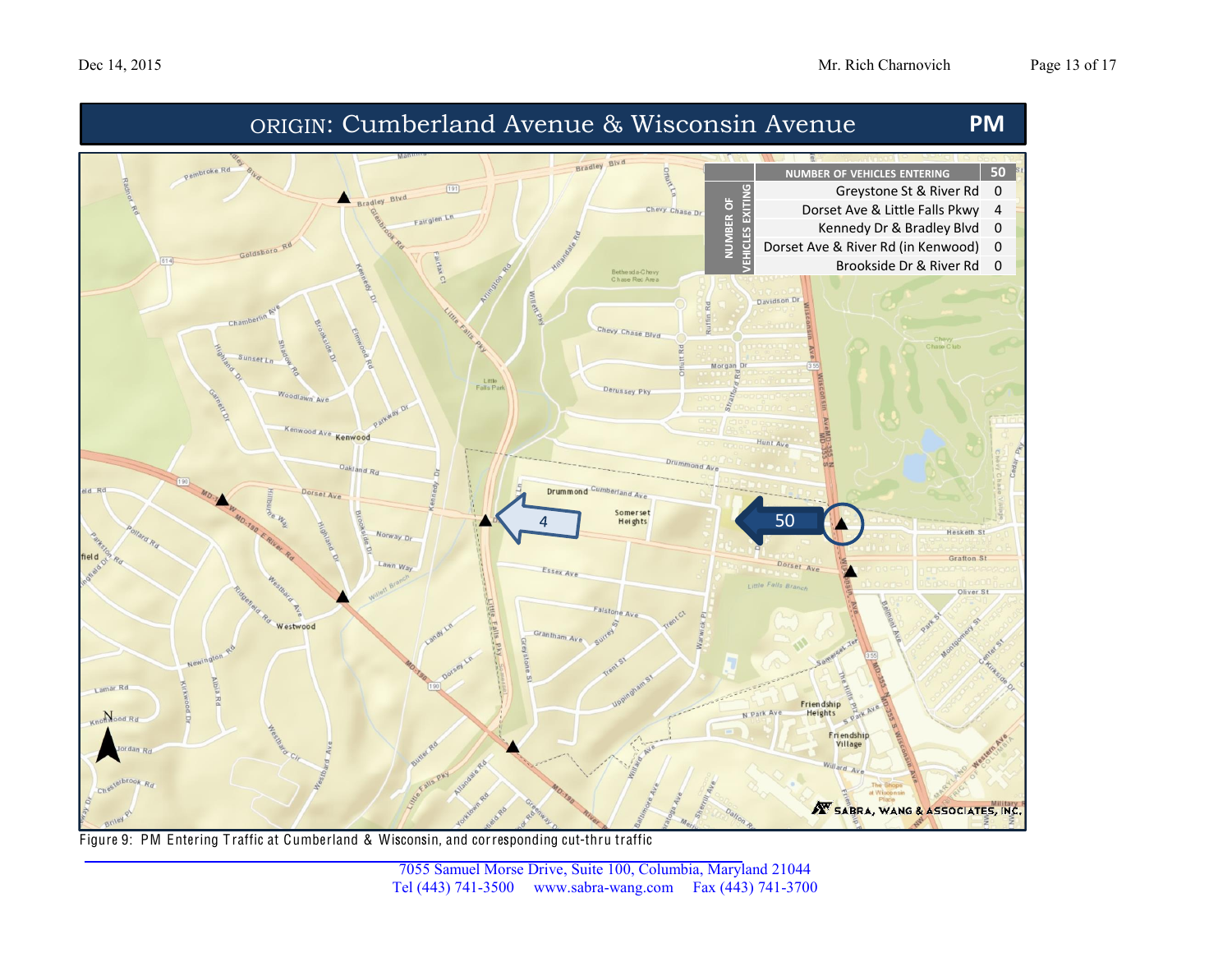

Figure 10: PM Entering Traffic at Dorset & Little Falls, and corresponding cut-thru traffic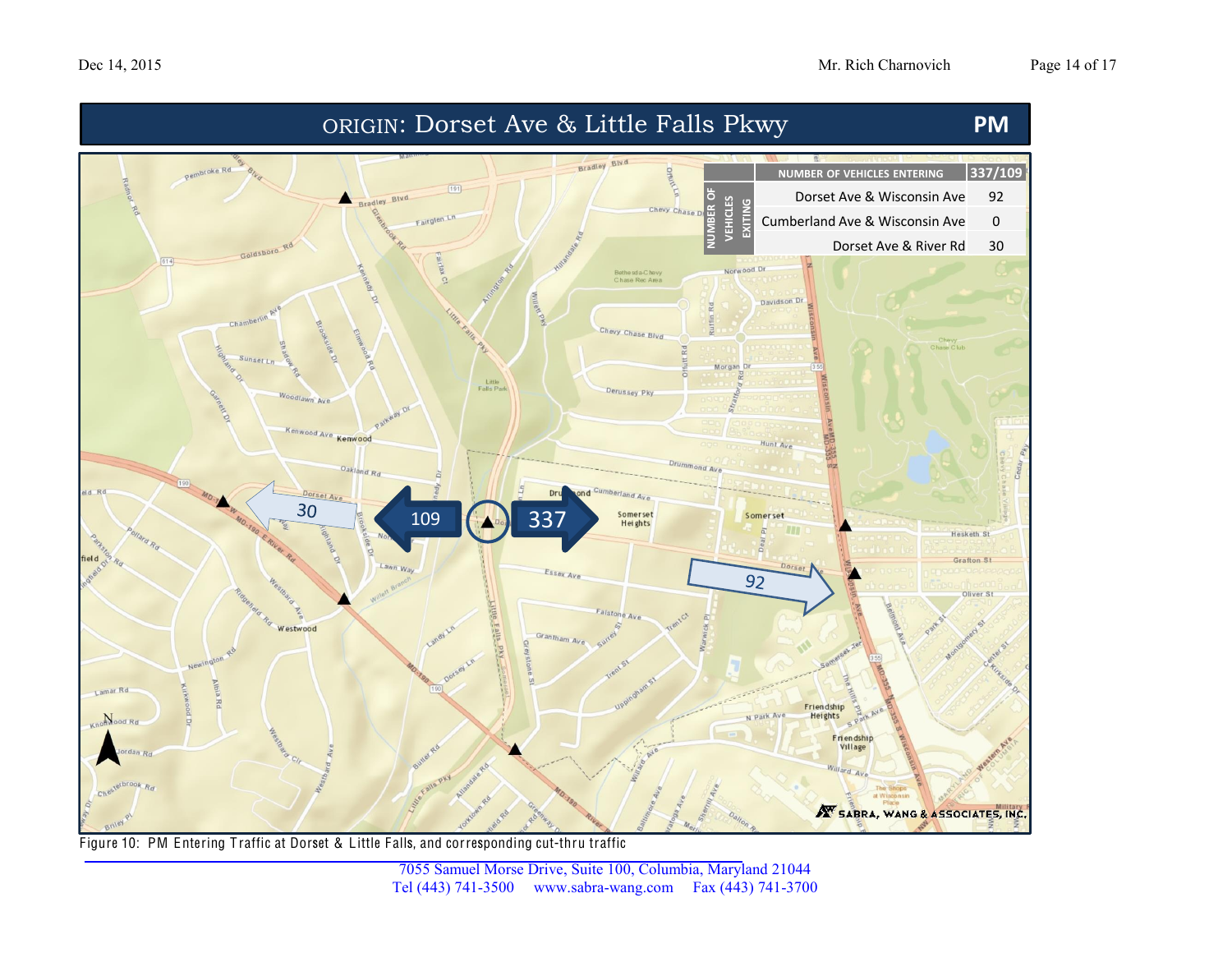

![](_page_14_Figure_3.jpeg)

![](_page_14_Figure_4.jpeg)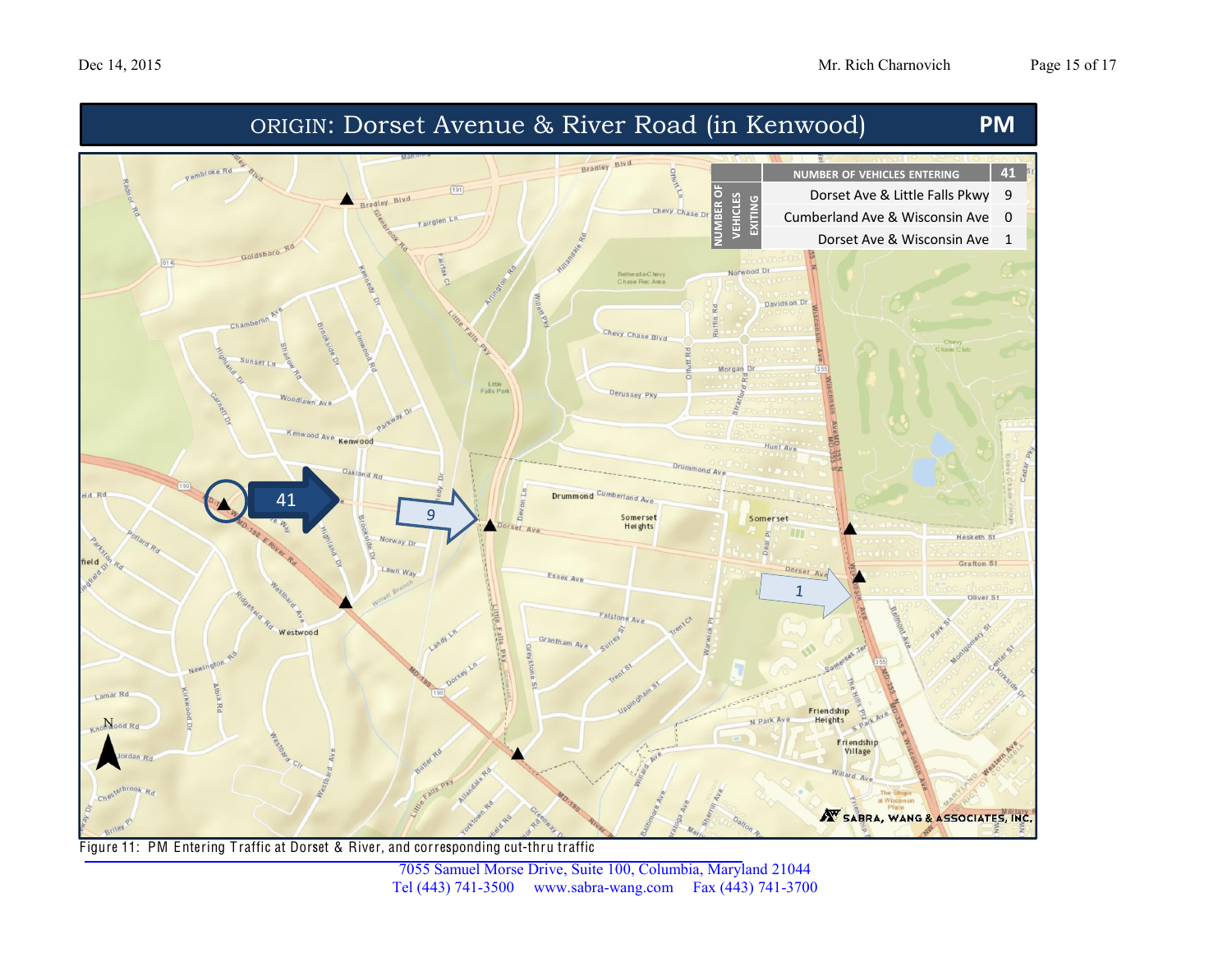![](_page_15_Figure_2.jpeg)

Figure 12: PM Entering Traffic at River & Brookside, and corresponding cut-thru traffic